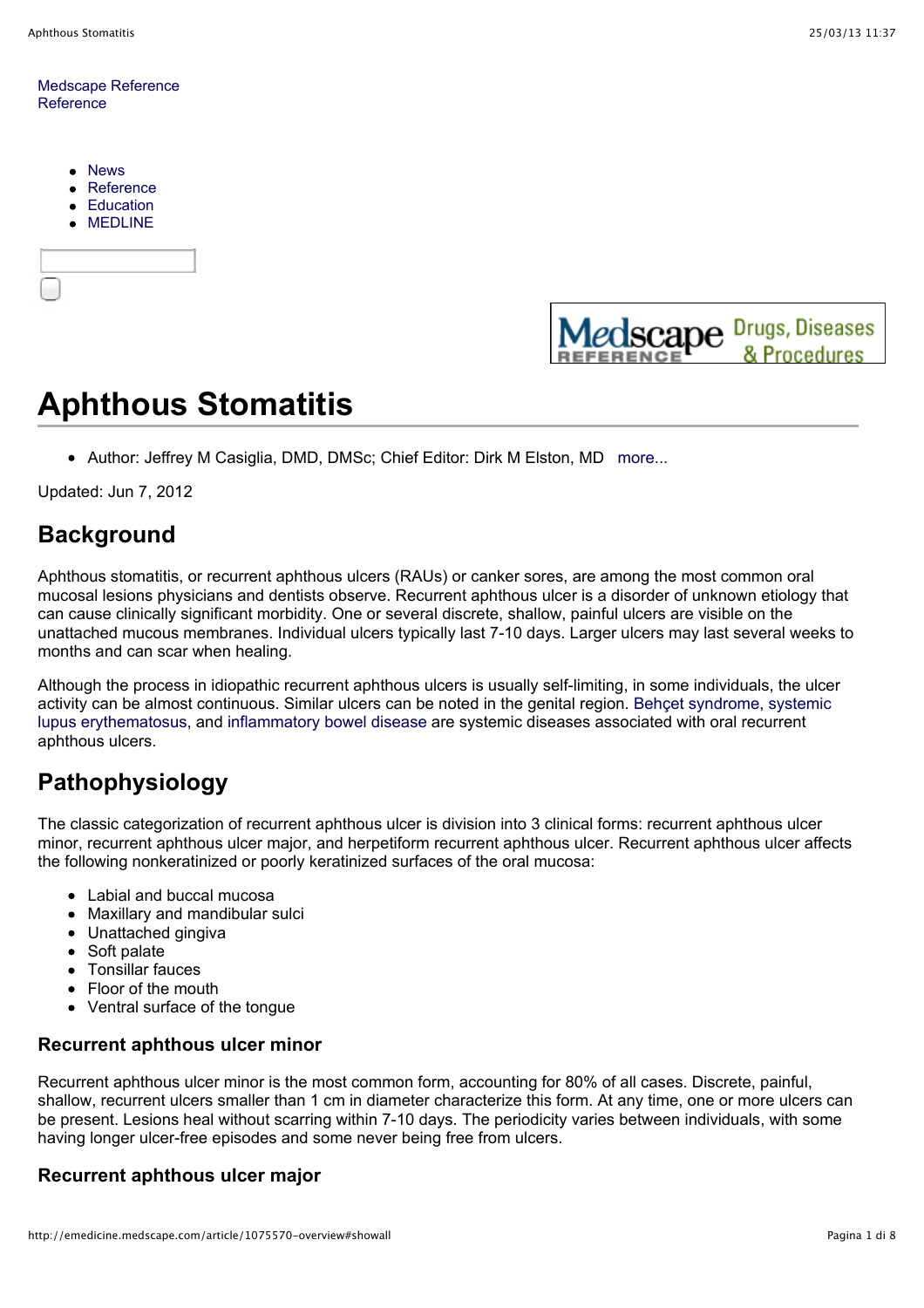Recurrent aphthous ulcer is formerly known as periadenitis mucosa necrotica recurrens. This form is less common than the others and is characterized by oval ulcers greater than 1 cm in diameter. In this relatively severe form, many major aphthae may be present simultaneously. Ulcers are large and deep, may have irregular borders, and may coalesce. Upon healing, which may take as long as 6 weeks, ulcers can leave scarring, and severe distortion of oral and pharyngeal mucosa may occur.

#### **Herpetiform recurrent aphthous ulcer**

This least common form (5-10% of cases) has the smallest of the aphthae, commonly no larger than 1 mm in diameter. The aphthae tend to occur in clusters that may consist of tens or hundreds of minute ulcers. Clusters may be small and localized, or they may be distributed throughout the soft mucosa of the oral cavity.

# **Epidemiology**

### **Frequency**

#### **United States**

Recurrent aphthous ulcers are the most common oral mucosal disease in North America. They affect 20% of the population, with the incidence rising to more than 50% in certain groups of students in professional schools. Children from high socioeconomic groups may be affected more than those from low socioeconomic groups.<sup>[1]</sup>

#### **International**

Recurrent aphthous ulcers occur worldwide and are reported on every populated continent. Recurrent aphthous ulcers affect 2-66% of the international population.[2]

#### **Mortality/Morbidity**

Unless recurrent aphthous ulcer is associated with a systemic disease, such as Behçet syndrome or inflammatory bowel disease, it rarely leads to clinically significant morbidity or mortality.

#### **Sex**

• In children and in some adult communities who are affected, the incidence of recurrent aphthous ulcer is higher in female individuals than in male individuals.

#### **Age**

- Recurrent aphthous ulcer minor is the most common form of childhood recurrent aphthous ulcer. Approximately 1% of American children may have recurrent aphthous ulcers, with onset before age 5 years. The percentage of patients who are affected decreases after the third decade.
- Recurrent aphthous ulcer major has a typical onset after puberty and can persist for the remainder of an individual's life, although after late adulthood episodes become much less common.
- Herpetiform recurrent aphthous ulcer first occurs in the second decade of life; the majority of persons have onset when younger than 30 years. The frequency and the severity of episodes may increase during the third and fourth decades and then decrease with advancing age.

## **Contributor Information and Disclosures**

#### Author

**Jeffrey M Casiglia, DMD, DMSc** Lecturer, Harvard School of Dental Medicine; Private Practice, Salem, **Massachusetts** 

Jeffrey M Casiglia, DMD, DMSc is a member of the following medical societies: American Academy of Oral Medicine and American Dental Association

Disclosure: Nothing to disclose.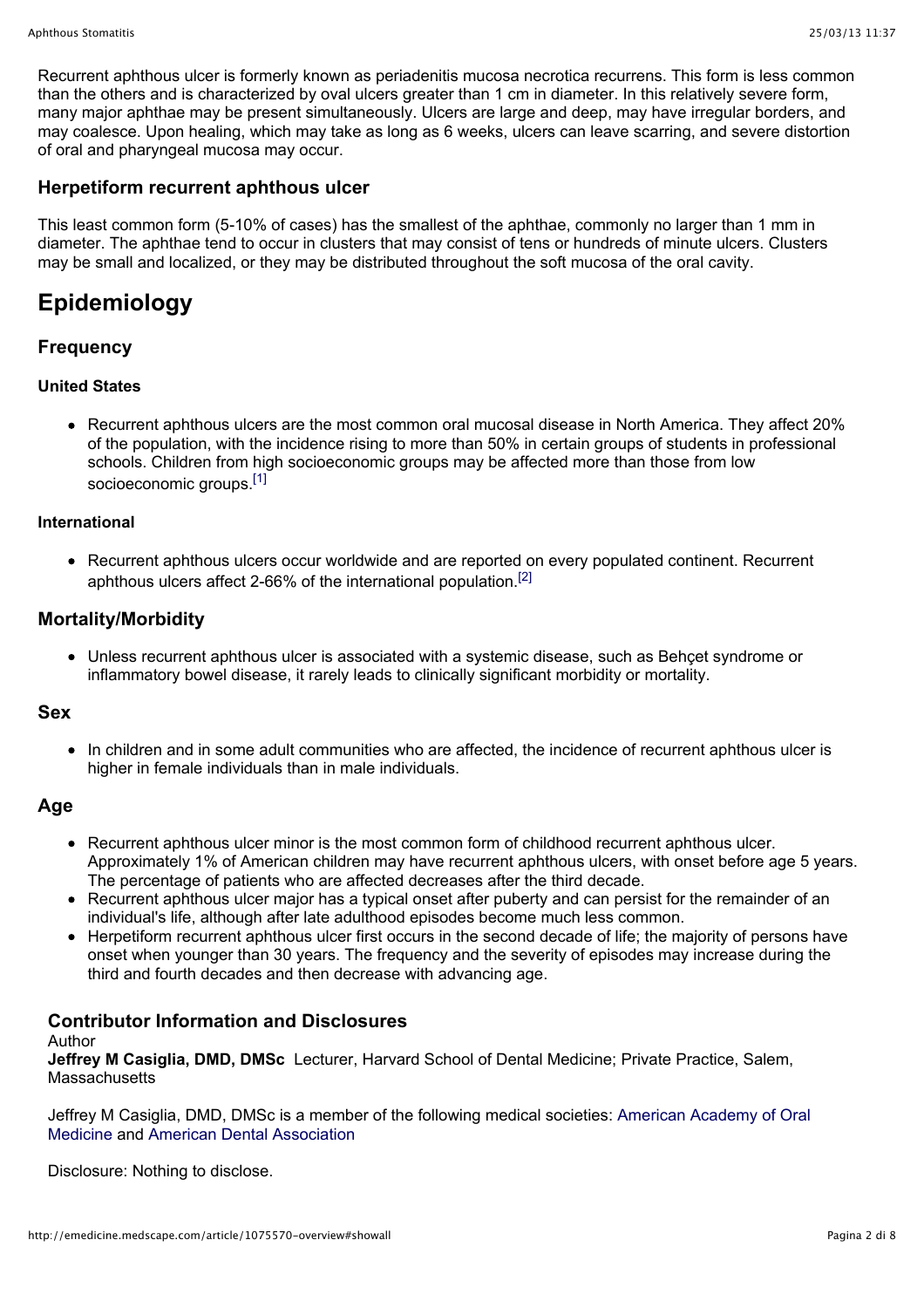#### Coauthor(s)

**Ginat W Mirowski, MD, DMD** Adjunct Associate Professor, Departments of Oral Pathology, Medicine, and Radiology, Indiana University School Medicine

Ginat W Mirowski, MD, DMD is a member of the following medical societies: American Academy of Dermatology and American Medical Women's Association

Disclosure: Nothing to disclose.

**Christy L Nebesio, MD** Dermatologist

Christy L Nebesio, MD is a member of the following medical societies: Alpha Omega Alpha

Disclosure: Nothing to disclose.

#### Specialty Editor Board

**David P Fivenson, MD** Associate Director, St Joseph Mercy Hospital Dermatology Program, Ann Arbor, Michigan

David P Fivenson, MD is a member of the following medical societies: American Academy of Dermatology, Medical Dermatology Society, Michigan Dermatological Society, Michigan State Medical Society, Photomedicine Society, Society for Investigative Dermatology, and Wound Healing Society

Disclosure: Nothing to disclose.

**Richard P Vinson, MD** Assistant Clinical Professor, Department of Dermatology, Texas Tech University Health Sciences Center, Paul L Foster School of Medicine; Consulting Staff, Mountain View Dermatology, PA

Richard P Vinson, MD is a member of the following medical societies: American Academy of Dermatology, Association of Military Dermatologists, Texas Dermatological Society, and Texas Medical Association

Disclosure: Nothing to disclose.

**Warren R Heymann, MD** Head, Division of Dermatology, Professor, Department of Internal Medicine, University of Medicine and Dentistry of New Jersey-New Jersey Medical School

Warren R Heymann, MD is a member of the following medical societies: American Academy of Dermatology, American Society of Dermatopathology, and Society for Investigative Dermatology

Disclosure: Nothing to disclose.

**Catherine M Quirk, MD** Clinical Assistant Professor, Department of Dermatology, University of Pennsylvania

Catherine M Quirk, MD is a member of the following medical societies: Alpha Omega Alpha and American Academy of Dermatology

Disclosure: Nothing to disclose.

Chief Editor **Dirk M Elston, MD** Director, Ackerman Academy of Dermatopathology, New York

Dirk M Elston, MD is a member of the following medical societies: American Academy of Dermatology

Disclosure: Nothing to disclose.

#### **References**

1. Crivelli MR, Aguas S, Adler I, Quarracino C, Bazerque P. Influence of socioeconomic status on oral mucosa lesion prevalence in schoolchildren. *Community Dent Oral Epidemiol*. Feb 1988;16(1):58-60. [Medline].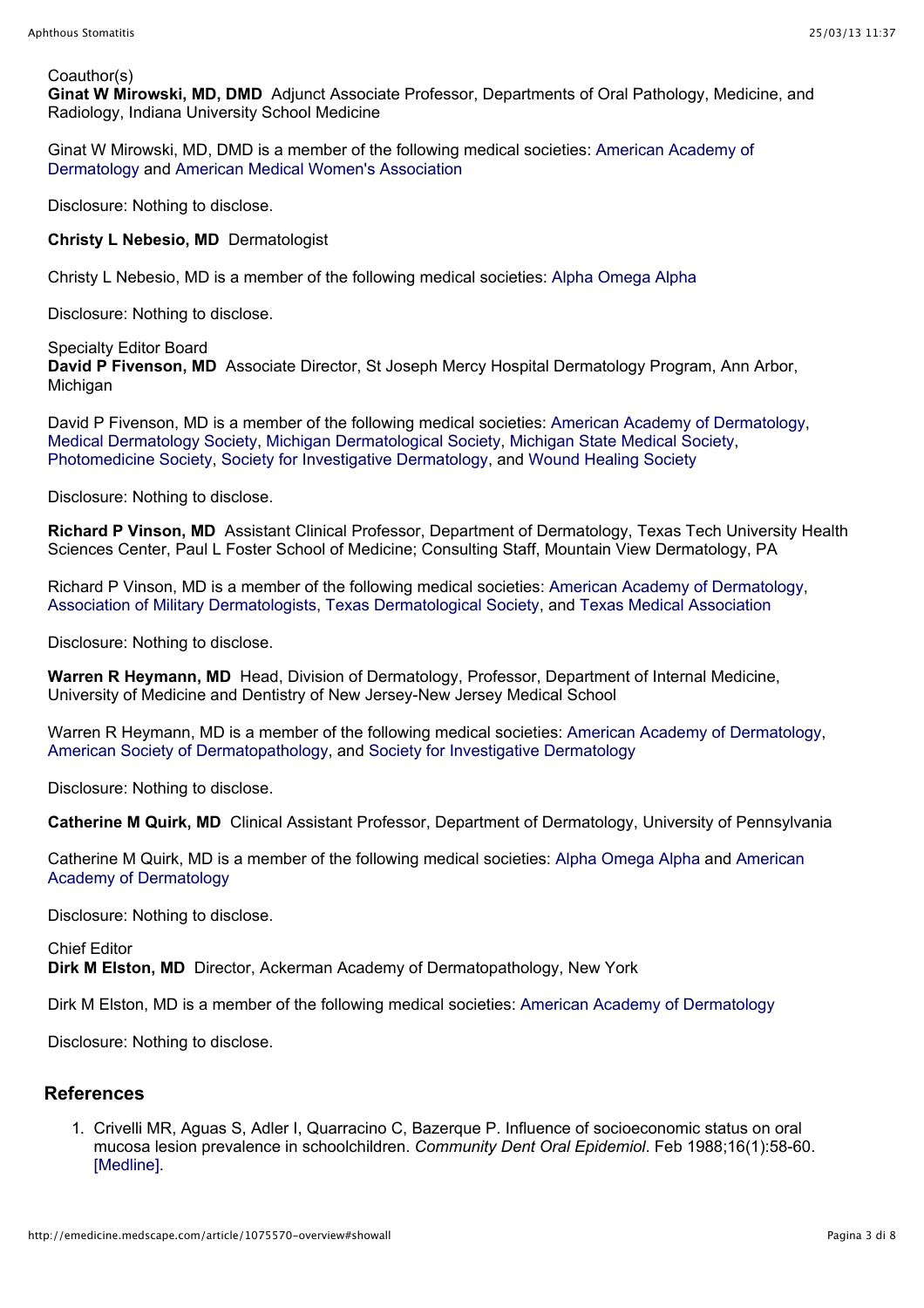- 2. Axéll T, Henricsson V. The occurrence of recurrent aphthous ulcers in an adult Swedish population. *Acta Odontol Scand*. May 1985;43(2):121-5. [Medline].
- 3. Gallo Cde B, Mimura MA, Sugaya NN. Psychological stress and recurrent aphthous stomatitis. *Clinics (Sao Paulo)*. 2009;64(7):645-8. [Medline]. [Full Text].
- 4. Huling LB, Baccaglini L, Choquette L, Feinn RS, Lalla RV. Effect of stressful life events on the onset and duration of recurrent aphthous stomatitis. *J Oral Pathol Med*. Feb 2012;41(2):149-52. [Medline]. [Full Text].
- 5. MacPhail LA, Greenspan D, Feigal DW, Lennette ET, Greenspan JS. Recurrent aphthous ulcers in association with HIV infection. Description of ulcer types and analysis of T-lymphocyte subsets. *Oral Surg Oral Med Oral Pathol*. Jun 1991;71(6):678-83. [Medline].
- 6. Burton-Kee JE, Mowbray JF, Lehner T. Different cross-reacting circulating immune complexes in Behçet's syndrome and recurrent oral ulcers. *J Lab Clin Med*. Apr 1981;97(4):559-67. [Medline].
- 7. Eglin RP, Lehner T, Subak-Sharpe JH. Detection of RNA complementary to herpes-simplex virus in mononuclear cells from patients with Behçet's syndrome and recurrent oral ulcers. *Lancet*. Dec 18 1982;2(8312):1356-61. [Medline].
- 8. Jorizzo JL. Behcet's disease. In: Freedberg IM, Eisen AZ, Wolff K, et al, eds. *Dermatology in General Medicine*. Vol 2. New York: McGraw-Hill Professional; 1999:2161-5.
- 9. Sakane T, Takeno M, Suzuki N, Inaba G. Behçet's disease. *N Engl J Med*. Oct 21 1999;341(17):1284-91. [Medline].
- 10. Studd M, McCance DJ, Lehner T. Detection of HSV-1 DNA in patients with Behçet's syndrome and in patients with recurrent oral ulcers by the polymerase chain reaction. *J Med Microbiol*. Jan 1991;34(1):39- 43. [Medline].
- 11. Adisen E, Aral A, Aybay C, Gürer MA. Salivary epidermal growth factor levels in Behçet's disease and recurrent aphthous stomatitis. *Dermatology*. 2008;217(3):235-40. [Medline].
- 12. Ferguson MM, Wray D, Carmichael HA, Russell RI, Lee FD. Coeliac disease associated with recurrent aphthae. *Gut*. Mar 1980;21(3):223-6. [Medline].
- 13. Ferguson R, Basu MK, Asquith P, Cooke WT. Jejunal mucosal abnormalities in patients with recurrent aphthous ulceration. *Br Med J*. Jan 3 1976;1(6000):11-13. [Medline].
- 14. Wray D. Gluten-sensitive recurrent aphthous stomatitis. *Dig Dis Sci*. Aug 1981;26(8):737-40. [Medline].
- 15. Yasar S, Yasar B, Abut E, Asiran Serdar Z. Clinical importance of celiac disease in patients with recurrent aphthous stomatitis. *Turk J Gastroenterol*. Feb 2012;23(1):14-8. [Medline].
- 16. Miller MF, Garfunkel AA, Ram C, Ship II. Inheritance patterns in recurrent aphthous ulcers: twin and pedigree data. *Oral Surg Oral Med Oral Pathol*. Jun 1977;43(6):886-91. [Medline].
- 17. Wilhelmsen NS, Weber R, Monteiro F, Kalil J, Miziara ID. Correlation between histocompatibility antigens and recurrent aphthous stomatitis in the Brazilian population. *Braz J Otorhinolaryngol*. May-Jun 2009;75(3):426-31. [Medline].
- 18. Kozlak ST, Walsh SJ, Lalla RV. Reduced dietary intake of vitamin B12 and folate in patients with recurrent aphthous stomatitis. *J Oral Pathol Med*. Feb 7 2010;[Medline].
- 19. Carrozzo M. Vitamin B12 for the treatment of recurrent aphthous stomatitis. *Evid Based Dent*. 2009;10(4):114-5. [Medline].
- 20. Baccaglini L, Lalla RV, Bruce AJ, Sartori-Valinotti JC, Latortue MC, Carrozzo M, et al. Urban legends: recurrent aphthous stomatitis. *Oral Dis*. Nov 2011;17(8):755-70. [Medline]. [Full Text].
- 21. Yasui K, Kurata T, Yashiro M, Tsuge M, Ohtsuki S, Morishima T. The effect of ascorbate on minor recurrent aphthous stomatitis. *Acta Paediatr*. Dec 10 2009;[Medline].
- 22. Sun A, Chu CT, Wu YC, Yuan JH. Mechanisms of depressed natural killer cell activity in recurrent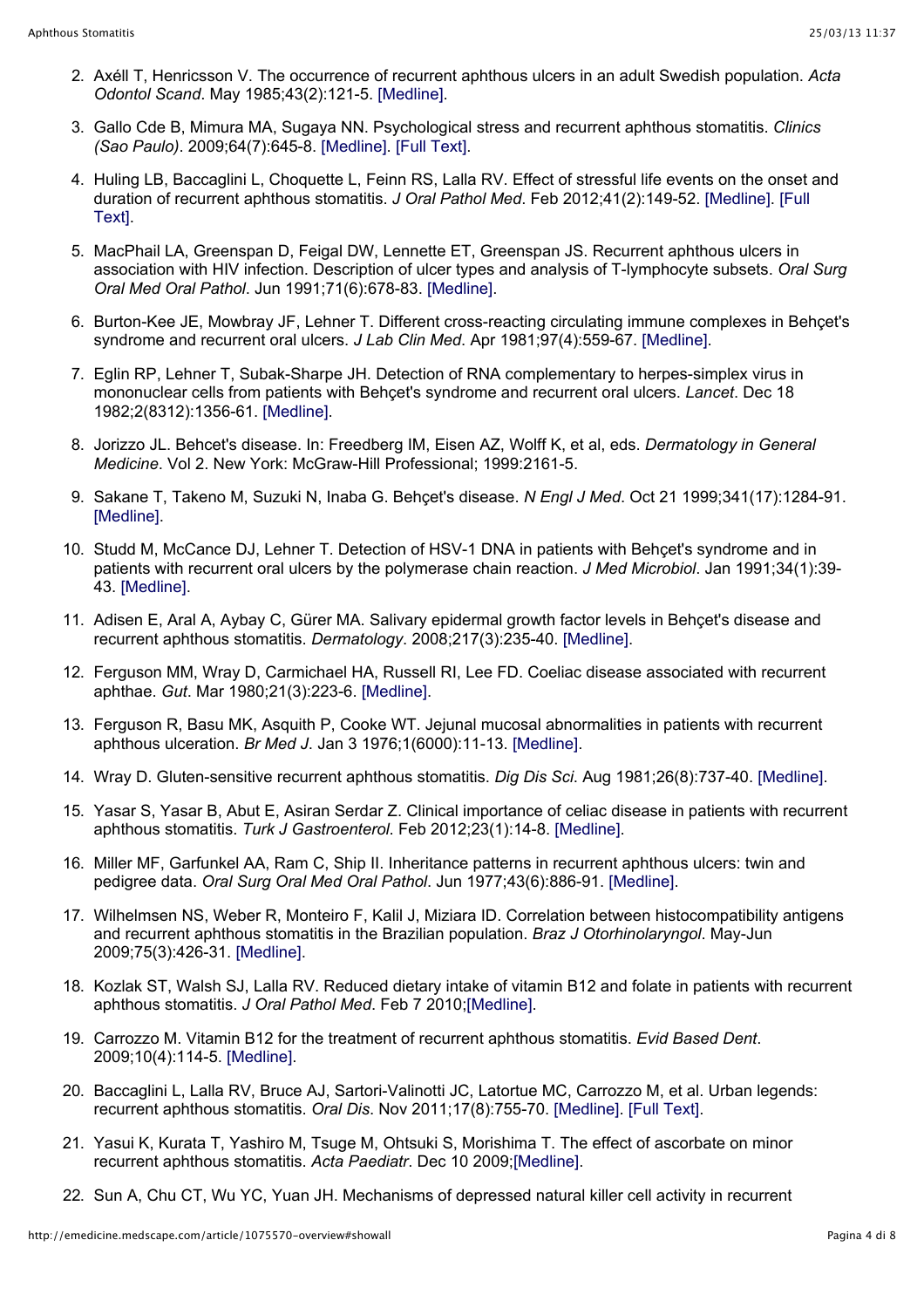aphthous ulcers. *Clin Immunol Immunopathol*. Jul 1991;60(1):83-92. [Medline].

- 23. Lewkowicz N, Kur B, Kurnatowska A, Tchorzewski H, Lewkowicz P. Expression of Th1/Th2/Th3/Th17 related genes in recurrent aphthous ulcers. *Arch Immunol Ther Exp (Warsz)*. Oct 2011;59(5):399-406. [Medline].
- 24. Taylor LJ, Bagg J, Walker DM, Peters TJ. Increased production of tumour necrosis factor by peripheral blood leukocytes in patients with recurrent oral aphthous ulceration. *J Oral Pathol Med*. Jan 1992;21(1):21-5. [Medline].
- 25. Hasan A, Childerstone A, Pervin K, et al. Recognition of a unique peptide epitope of the mycobacterial and human heat shock protein 65-60 antigen by T cells of patients with recurrent oral ulcers. *Clin Exp Immunol*. Mar 1995;99(3):392-7. [Medline].
- 26. Miyamoto NT Jr, Borra RC, Abreu M, Weckx LL, Franco M. Immune-expression of HSP27 and IL-10 in recurrent aphthous ulceration. *J Oral Pathol Med*. Sep 2008;37(8):462-7. [Medline].
- 27. Albanidou-Farmaki E, Poulopoulos AK, Epivatianos A, Farmakis K, Karamouzis M, Antoniades D. Increased anxiety level and high salivary and serum cortisol concentrations in patients with recurrent aphthous stomatitis. *Tohoku J Exp Med*. Apr 2008;214(4):291-6. [Medline].
- 28. Borra RC, de Mesquita Barros F, de Andrade Lotufo M, Villanova FE, Andrade PM. Toll-like receptor activity in recurrent aphthous ulceration. *J Oral Pathol Med*. Mar 2009;38(3):289-98. [Medline].
- 29. Arikan S, Durusoy C, Akalin N, Haberal A, Seckin D. Oxidant/antioxidant status in recurrent aphthous stomatitis. *Oral Dis*. Oct 2009;15(7):512-5. [Medline].
- 30. Ozdemir IY, Calka O, Karadag AS, Akdeniz N, Ozturk M. Thyroid autoimmunity associated with recurrent aphthous stomatitis. *J Eur Acad Dermatol Venereol*. Feb 2012;26(2):226-30. [Medline].
- 31. Ghodratnama F, Wray D, Bagg J. Detection of serum antibodies against cytomegalovirus, varicella zoster virus and human herpesvirus 6 in patients with recurrent aphthous stomatitis. *J Oral Pathol Med*. Jan 1999;28(1):12-5. [Medline].
- 32. Pedersen A, Hornsleth A. Recurrent aphthous ulceration: a possible clinical manifestation of reactivation of varicella zoster or cytomegalovirus infection. *J Oral Pathol Med*. Feb 1993;22(2):64-8. [Medline].
- 33. Albanidou-Farmaki E, Giannoulis L, Markopoulos A, et al. Outcome following treatment for Helicobacter pylori in patients with recurrent aphthous stomatitis. *Oral Dis*. Jan 2005;11(1):22-6. [Medline].
- 34. Birek C, Grandhi R, McNeill K, Singer D, Ficarra G, Bowden G. Detection of Helicobacter pylori in oral aphthous ulcers. *J Oral Pathol Med*. May 1999;28(5):197-203. [Medline].
- 35. Elsheikh MN, Mahfouz ME. Prevalence of Helicobacter pylori DNA in recurrent aphthous ulcerations in mucosa-associated lymphoid tissues of the pharynx. *Arch Otolaryngol Head Neck Surg*. Sep 2005;131(9):804-8. [Medline].
- 36. Mansour-Ghanaei F, Asmar M, Bagherzadeh AH, Ekbataninezhad S. Helicobacter pylori infection in oral lesions of patients with recurrent aphthous stomatitis. *Med Sci Monit*. Dec 2005;11(12):CR576-9. [Medline].
- 37. Porter SR, Barker GR, Scully C, Macfarlane G, Bain L. Serum IgG antibodies to Helicobacter pylori in patients with recurrent aphthous stomatitis and other oral disorders. *Oral Surg Oral Med Oral Pathol Oral Radiol Endod*. Mar 1997;83(3):325-8. [Medline].
- 38. Hasan AA, Ciancio S. Association between ingestion of nonsteroidal anti-inflammatory drugs and the emergence of aphthous-like ulcers. *J Int Acad Periodontol*. Jan 2009;11(1):155-9. [Medline].
- 39. Padeh S, Stoffman N, Berkun Y. Periodic fever accompanied by aphthous stomatitis, pharyngitis and cervical adenitis syndrome (PFAPA syndrome) in adults. *Isr Med Assoc J*. May 2008;10(5):358-60. [Medline].
- 40. Rogers RS 3rd, Hutton KP. Screening for haematinic deficiencies in patients with recurrent aphthous stomatitis. *Australas J Dermatol*. Dec 1986;27(3):98-103. [Medline].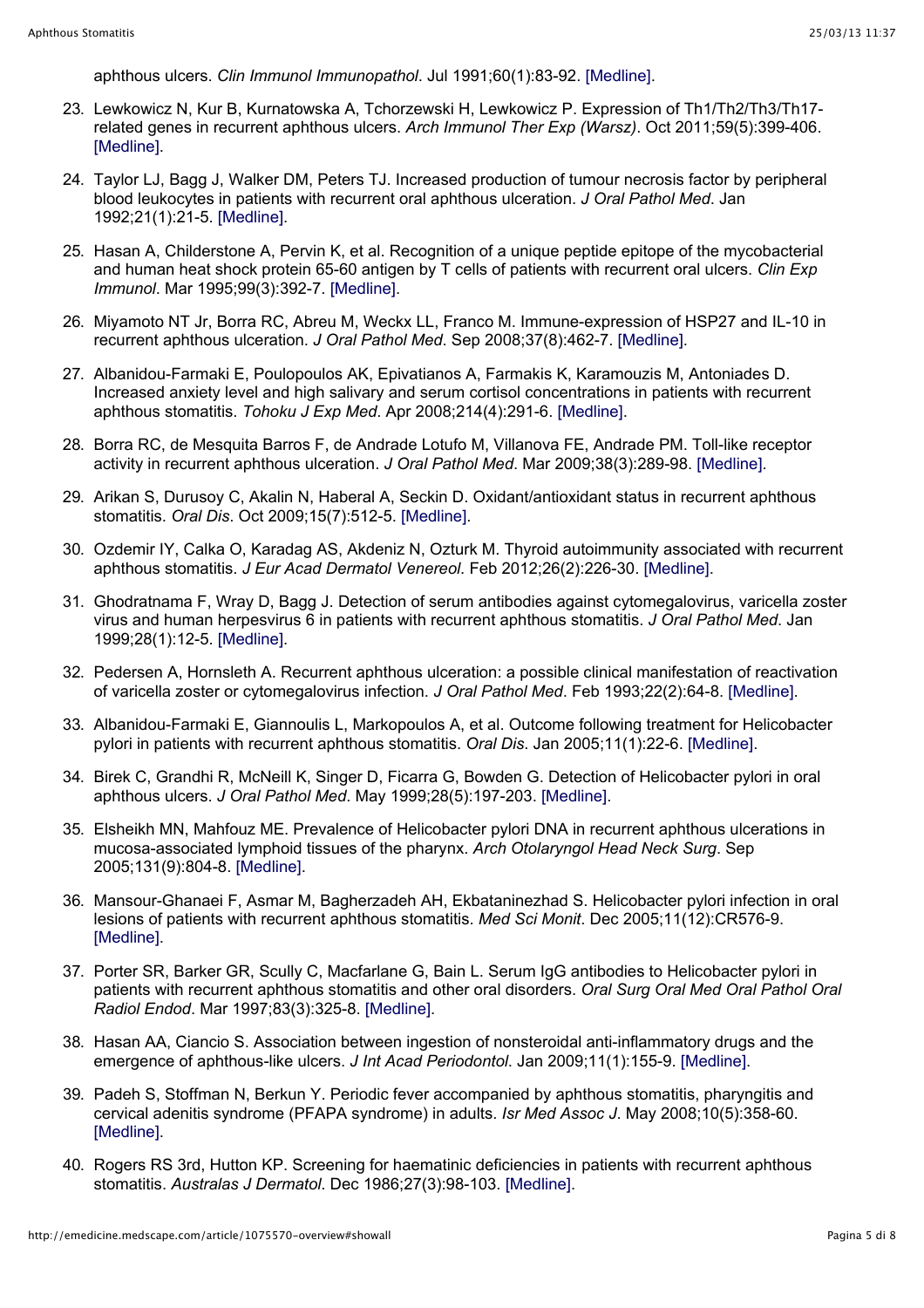- 41. Alidaee MR, Taheri A, Mansoori P, Ghodsi SZ. Silver nitrate cautery in aphthous stomatitis: a randomized controlled trial. *Br J Dermatol*. Sep 2005;153(3):521-5. [Medline].
- 42. Brice SL. Clinical evaluation of the use of low-intensity ultrasound in the treatment of recurrent aphthous stomatitis. *Oral Surg Oral Med Oral Pathol Oral Radiol Endod*. Jan 1997;83(1):14-20. [Medline].
- 43. Femiano F, Buonaiuto C, Gombos F, Lanza A, Cirillo N. Pilot study on recurrent aphthous stomatitis (RAS): a randomized placebo-controlled trial for the comparative therapeutic effects of systemic prednisone and systemic montelukast in subjects unresponsive to topical therapy. *Oral Surg Oral Med Oral Pathol Oral Radiol Endod*. Mar 2010;109(3):402-7. [Medline].
- 44. de Abreu MA, Hirata CH, Pimentel DR, Weckx LL. Treatment of recurrent aphthous stomatitis with clofazimine. *Oral Surg Oral Med Oral Pathol Oral Radiol Endod*. Nov 2009;108(5):714-21. [Medline].
- 45. Shim Y, Choi JH, Ahn HJ, Kwon JS. Effect of sodium lauryl sulfate on recurrent aphthous stomatitis: a randomized controlled clinical trial. *Oral Dis*. Feb 22 2012;[Medline].
- 46. Demetriades N, Hanford H, Laskarides C. General manifestations of Behçet's syndrome and the success of CO2-laser as treatment for oral lesions: a review of the literature and case presentation. *J Mass Dent Soc*. Fall 2009;58(3):24-7. [Medline].
- 47. Hill SC, Stavrakoglou A, Coutts IR. Nicotine replacement therapy as a treatment for complex aphthosis. *J Dermatolog Treat*. Oct 13 2009;[Medline].
- 48. Hamdy AA, Ibrahem MA. Management of aphthous ulceration with topical quercetin: a randomized clinical trial. *J Contemp Dent Pract*. Jul 1 2010;11(4):E009-16. [Medline].
- 49. Arikan OK, Birol A, Tuncez F, Erkek E, Koc C. A prospective randomized controlled trial to determine if cryotherapy can reduce the pain of patients with minor form of recurrent aphthous stomatitis. *Oral Surg Oral Med Oral Pathol Oral Radiol Endod*. Jan 2006;101(1):e1-5. [Medline].
- 50. Eversole LR, Shopper TP, Chambers DW. Effects of suspected foodstuff challenging agents in the etiology of recurrent aphthous stomatitis. *Oral Surg Oral Med Oral Pathol*. Jul 1982;54(1):33-8. [Medline].
- 51. Hay KD, Reade PC. The use of an elimination diet in the treatment of recurrent aphthous ulceration of the oral cavity. *Oral Surg Oral Med Oral Pathol*. May 1984;57(5):504-7. [Medline].
- 52. Wright A, Ryan FP, Willingham SE, et al. Food allergy or intolerance in severe recurrent aphthous ulceration of the mouth. *Br Med J (Clin Res Ed)*. May 10 1986;292(6530):1237-8. [Medline].
- 53. Lalla RV, Choquette LE, Feinn RS, Zawistowski H, Latortue MC, Kelly ET, et al. Multivitamin therapy for recurrent aphthous stomatitis: a randomized, double-masked, placebo-controlled trial. *J Am Dent Assoc*. Apr 2012;143(4):370-6. [Medline].
- 54. Thornhill MH, Baccaglini L, Theaker E, Pemberton MN. A randomized, double-blind, placebo-controlled trial of pentoxifylline for the treatment of recurrent aphthous stomatitis. *Arch Dermatol*. Apr 2007;143(4):463-70. [Medline].
- 55. Axell T, Henricsson V. Association between recurrent aphthous ulcers and tobacco habits. *Scand J Dent Res*. Jun 1985;93(3):239-42. [Medline].
- 56. Bittoun R. Recurrent aphthous ulcers and nicotine. *Med J Aust*. Apr 1 1991;154(7):471-2. [Medline].
- 57. Sawair FA. Does smoking really protect from recurrent aphthous stomatitis?. *Ther Clin Risk Manag*. Nov 22 2010;6:573-7. [Medline]. [Full Text].
- 58. Akintoye SO, Greenberg MS. Recurrent aphthous stomatitis. *Dent Clin North Am*. Jan 2005;49(1):31-47, vii-viii. [Medline].
- 59. Brice SL, Jester JD, Huff JC. Recurrent aphthous stomatitis. *Curr Prob Dermatol*. 1991;4(3):113-27.
- 60. Cantarini L, Vitale A, Bartolomei B, Galeazzi M, Rigante D. Diagnosis of PFAPA syndrome applied to a cohort of 17 adults with unexplained recurrent fevers. *Clin Exp Rheumatol*. Mar-Apr 2012;30(2):269-71. [Medline].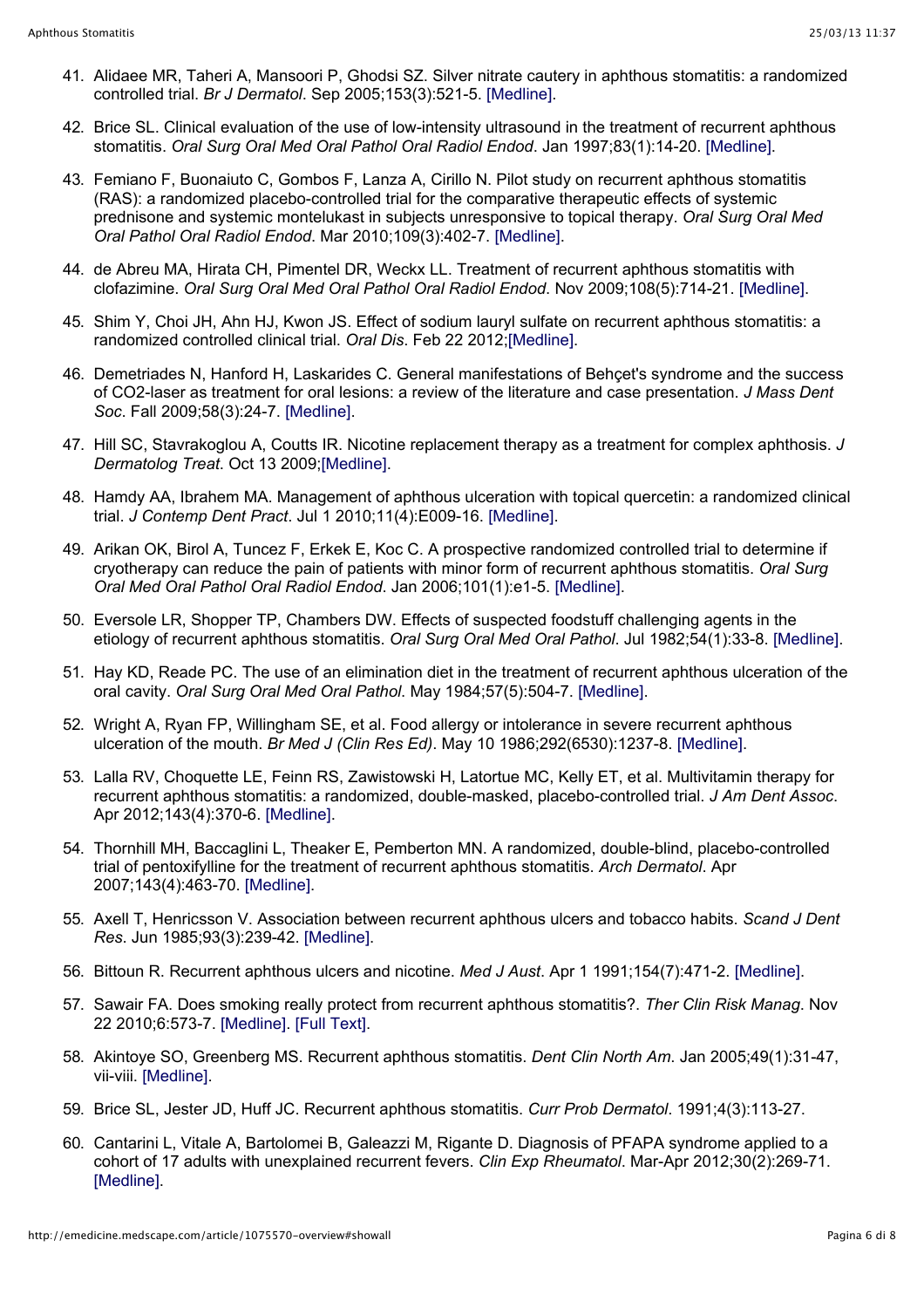- 61. Chakrabarty AK, Mraz S, Geisse JK, Anderson NJ. Aphthous ulcers associated with imiquimod and the treatment of actinic cheilitis. *J Am Acad Dermatol*. Feb 2005;52(2 Suppl 1):35-7. [Medline].
- 62. Challacombe SJ, Barkhan P, Lehner T. Haematological features and differentiation of recurrent oral ulceration. *Br J Oral Surg*. Jul 1977;15(1):37-48. [Medline].
- 63. Embil JA, Stephens RG, Manuel FR. Prevalence of recurrent herpes labialis and aphthous ulcers among young adults on six continents. *Can Med Assoc J*. Oct 4 1975;113(7):627-30. [Medline].
- 64. Field EA, Brookes V, Tyldesley WR. Recurrent aphthous ulceration in children--a review. *Int J Paediatr Dent*. Apr 1992;2(1):1-10. [Medline].
- 65. Field EA, Rotter E, Speechley JA, Tyldesley WR. Clinical and haematological assessment of children with recurrent aphthous ulceration. *Br Dent J*. Jul 11 1987;163(1):19-22. [Medline].
- 66. G Oumlker E, Rodenhuis S. Early onset of oral aphthous ulcers with weekly docetaxel. *Neth J Med*. Oct 2005;63(9):364-6. [Medline].
- 67. Greenspan JS, Gadol N, Olson JA, et al. Lymphocyte function in recurrent aphthous ulceration. *J Oral Pathol*. Sep 1985;14(8):592-602. [Medline].
- 68. Hutton KP, Rogers RS 3rd. Recurrent aphthous stomatitis. *Dermatol Clin*. Oct 1987;5(4):761-8. [Medline].
- 69. Kleinman DV, Swango PA, Pindborg JJ. Epidemiology of oral mucosal lesions in United States schoolchildren: 1986-87. *Community Dent Oral Epidemiol*. Aug 1994;22(4):243-53. [Medline].
- 70. Letsinger JA, McCarty MA, Jorizzo JL. Complex aphthosis: a large case series with evaluation algorithm and therapeutic ladder from topicals to thalidomide. *J Am Acad Dermatol*. Mar 2005;52(3 Pt 1):500-8. [Medline].
- 71. Lewkowicz N, Lewkowicz P, Dzitko K, et al. Dysfunction of CD4+CD25high T regulatory cells in patients with recurrent aphthous stomatitis. *J Oral Pathol Med*. Sep 2008;37(8):454-61. [Medline].
- 72. Murray B, McGuinness N, Biagioni P, Hyland P, Lamey PJ. A comparative study of the efficacy of Aphtheal in the management of recurrent minor aphthous ulceration. *J Oral Pathol Med*. Aug 2005;34(7):413-9. [Medline].
- 73. Natah SS, Hayrinen-Immonen R, Hietanen J, Malmstrom M, Konttinen YT. Quantitative assessment of mast cells in recurrent aphthous ulcers (RAU). *J Oral Pathol Med*. Mar 1998;27(3):124-9. [Medline].
- 74. O'Sullivan EM. Nicorandil-induced severe oral ulceration. *J Ir Dent Assoc*. Winter 2004;50(4):157-9. [Medline].
- 75. Porter SR, Scully C, Flint S. Hematologic status in recurrent aphthous stomatitis compared with other oral disease. *Oral Surg Oral Med Oral Pathol*. Jul 1988;66(1):41-4. [Medline].
- 76. Porter SR, Scully C, Pedersen A. Recurrent aphthous stomatitis. *Crit Rev Oral Biol Med*. 1998;9(3):306- 21. [Medline].
- 77. Savage NW, Seymour GJ, Kruger BJ. T-lymphocyte subset changes in recurrent aphthous stomatitis. *Oral Surg Oral Med Oral Pathol*. Aug 1985;60(2):175-81. [Medline].
- 78. Ship II, Morris AL, Durocher RT, et al. Recurrent aphthous ulcerationsand recurrent herpes labialis in a professional school student population. *Oral Surg Oral Med Oral Pathol*. 1960;13:1191-202.
- 79. Spouge JD, Diamond HF. Hypersensitivity reactions in mucous membranes. I. The statistical relationship between hypersensivity diseases and recurrent oral ulcerations. *Oral Surg Oral Med Oral Pathol*. Apr 1963;16:412-21. [Medline].
- 80. Ueta E, Umazume M, Yamamoto T, Osaki T. Leukocyte dysfunction in oral mucous membrane diseases. *J Oral Pathol Med*. Mar 1993;22(3):120-5. [Medline].
- 81. Veloso FT, Saleiro JV. Small-bowel changes in recurrent ulceration of the mouth. *Hepatogastroenterology*. Feb 1987;34(1):36-7. [Medline].